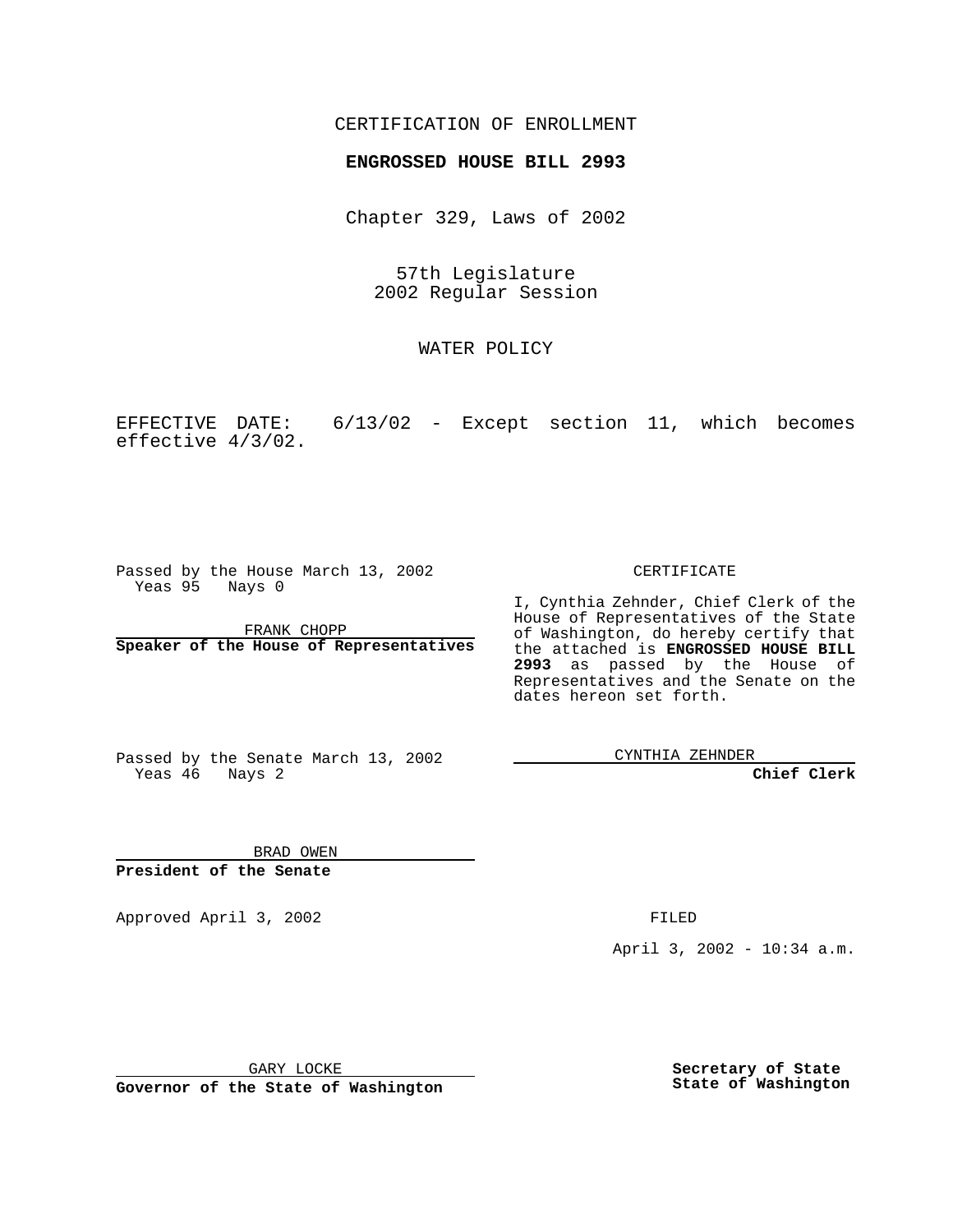## **ENGROSSED HOUSE BILL 2993** \_\_\_\_\_\_\_\_\_\_\_\_\_\_\_\_\_\_\_\_\_\_\_\_\_\_\_\_\_\_\_\_\_\_\_\_\_\_\_\_\_\_\_\_\_\_\_

\_\_\_\_\_\_\_\_\_\_\_\_\_\_\_\_\_\_\_\_\_\_\_\_\_\_\_\_\_\_\_\_\_\_\_\_\_\_\_\_\_\_\_\_\_\_\_

Passed Legislature - 2002 Regular Session

**State of Washington 57th Legislature 2002 Regular Session**

**By** Representatives Linville and Kirby

Read first time 02/27/2002. Referred to Committee on Agriculture & Ecology.

1 AN ACT Relating to water policy; amending RCW 90.46.010, 90.46.030, 90.46.130, 90.38.020, 90.42.040, 90.42.080, and 90.03.370; adding a new section to chapter 90.54 RCW; adding a new section to chapter 90.03 RCW; adding a new section to chapter 90.46 RCW; adding a new section to chapter 43.155 RCW; and declaring an emergency.

BE IT ENACTED BY THE LEGISLATURE OF THE STATE OF WASHINGTON:

 NEW SECTION. **Sec. 1.** A new section is added to chapter 90.54 RCW to read as follows:

 The legislature recognizes the critical importance of providing and securing sufficient water to meet the needs of people, farms, and fish. The legislature finds that an effective way to meet the water needs of people, farms, and fish is through strategies developed and implemented at the local watershed level. The objectives of these strategies are to supply water in sufficient quantities to satisfy the following three water resource objectives:

 (1) Providing sufficient water for residential, commercial, and industrial needs;

 (2) Providing sufficient water for productive fish populations; and (3) Providing sufficient water for productive agriculture.

p. 1 EHB 2993.SL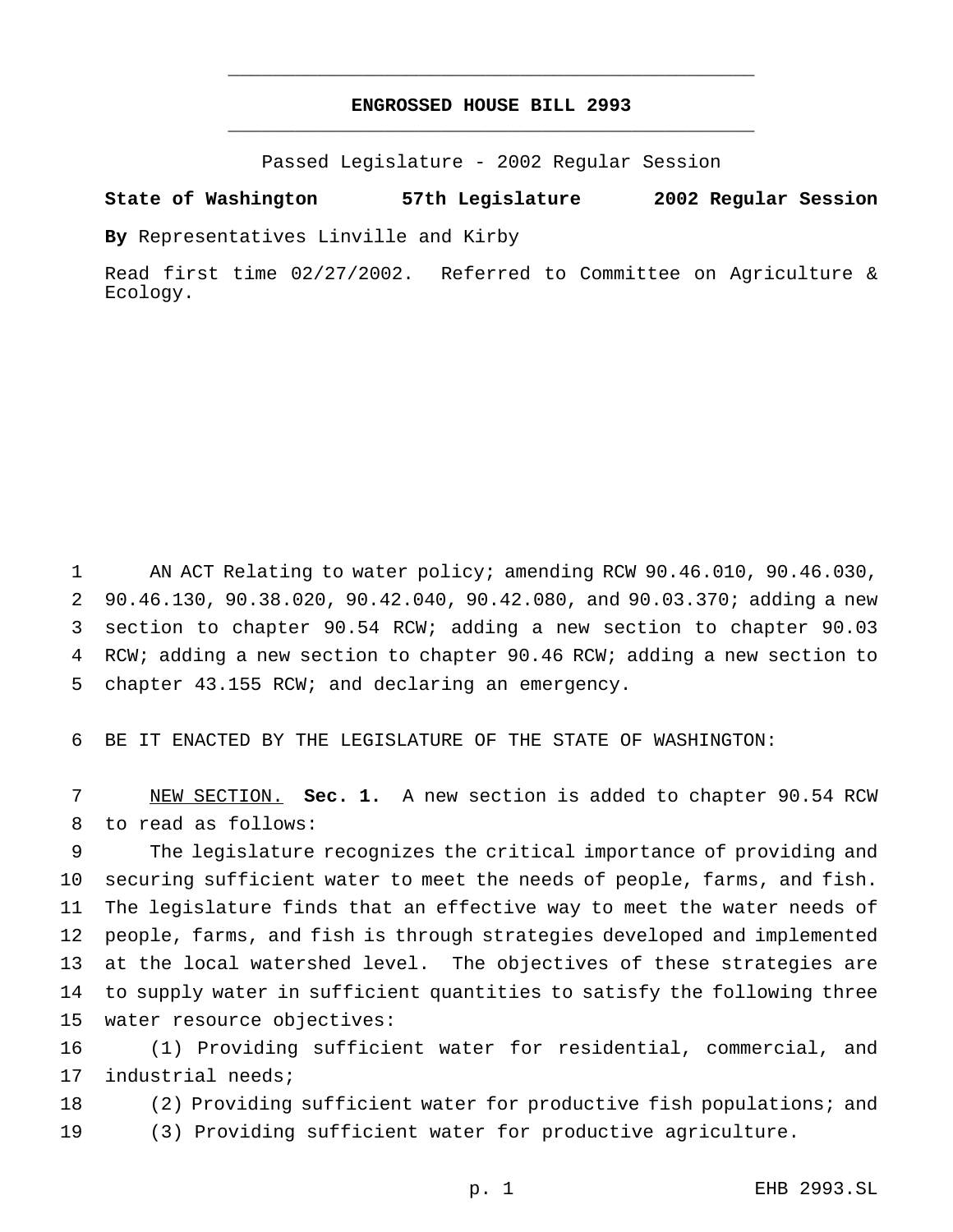The legislature affirms its intent to provide continued support for watershed strategies and provides the tools in this bill to assist local watersheds in meeting these objectives.

 NEW SECTION. **Sec. 2.** A new section is added to chapter 90.03 RCW to read as follows:

 (1) The department shall, through a network of water masters appointed under this chapter, stream patrollers appointed under chapter 90.08 RCW, and other assigned compliance staff to the extent such a network is funded, achieve compliance with the water laws and rules of the state of Washington in the following sequence:

 (a) The department shall prepare and distribute technical and educational information to the general public to assist the public in complying with the requirements of their water rights and applicable water laws;

 (b) When the department determines that a violation has occurred or is about to occur, it shall first attempt to achieve voluntary compliance. As part of this first response, the department shall offer information and technical assistance to the person in writing identifying one or more means to accomplish the person's purposes within the framework of the law; and

 (c) If education and technical assistance do not achieve compliance the department shall issue a notice of violation, a formal administrative order under RCW 43.27A.190, or assess penalties under RCW 90.03.600 unless the noncompliance is corrected expeditiously or the department determines no impairment or harm.

 (2) Nothing in the section is intended to prevent the department of ecology from taking immediate action to cause a violation to be ceased immediately if in the opinion of the department the nature of the violation is causing harm to other water rights or to public resources. (3) The department of ecology shall to the extent practicable station its compliance personnel within the watershed communities they serve. To the extent practicable, compliance personnel shall be distributed evenly among the regions of the state.

 **Sec. 3.** RCW 90.46.010 and 2001 c 69 s 2 are each amended to read as follows:

 The definitions in this section apply throughout this chapter unless the context clearly requires otherwise.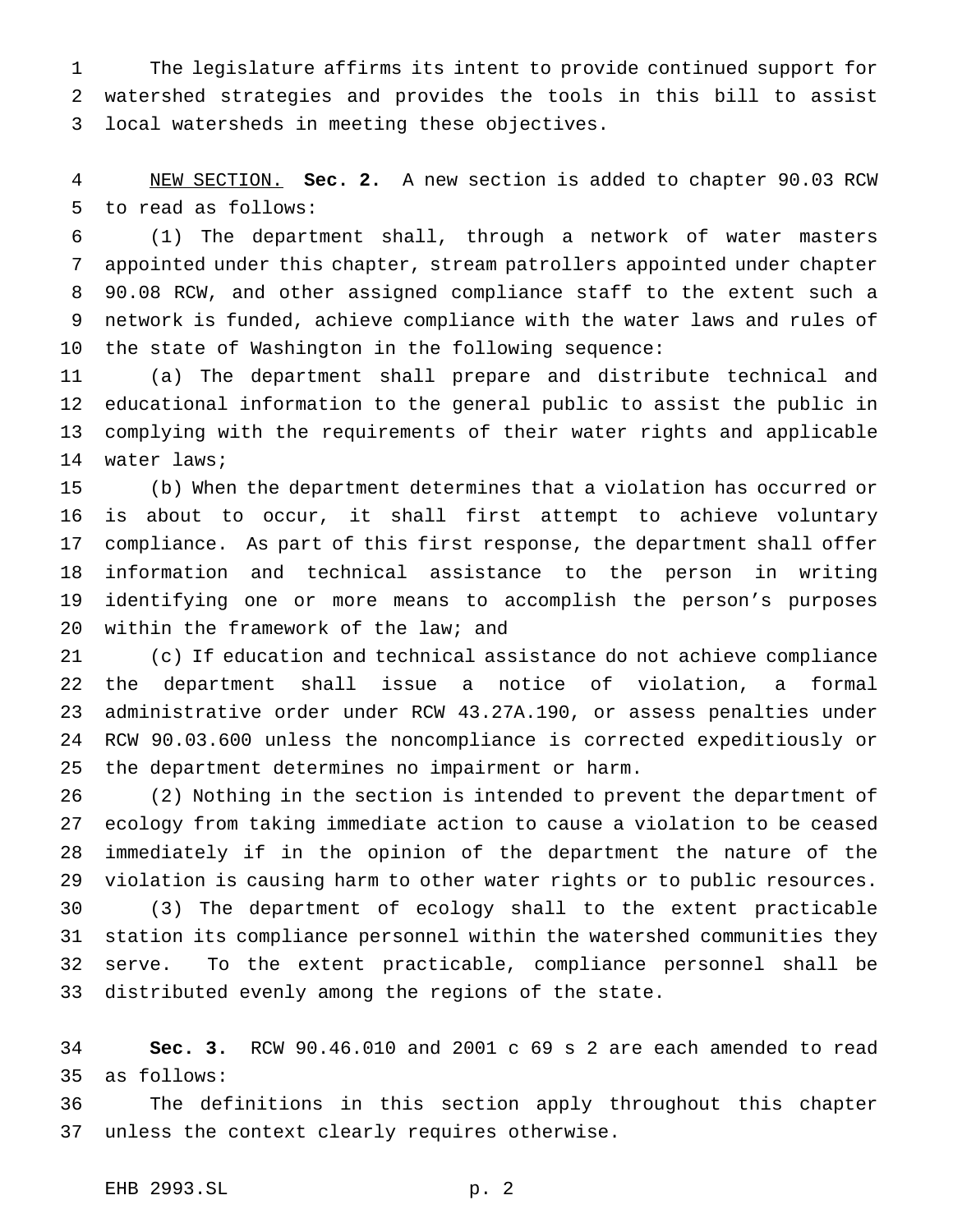(1) "Greywater" means wastewater having the consistency and strength of residential domestic type wastewater. Greywater includes wastewater from sinks, showers, and laundry fixtures, but does not include toilet or urinal waters.

 (2) "Land application" means application of treated effluent for purposes of irrigation or landscape enhancement for residential, business, and governmental purposes.

 (3) "Person" means any state, individual, public or private corporation, political subdivision, governmental subdivision, governmental agency, municipality, copartnership, association, firm, trust estate, or any other legal entity whatever.

 (4) "Reclaimed water" means effluent derived in any part from sewage from a wastewater treatment system that has been adequately and reliably treated, so that as a result of that treatment, it is suitable for a beneficial use or a controlled use that would not otherwise occur and is no longer considered wastewater.

 (5) "Sewage" means water-carried human wastes from residences, buildings, industrial and commercial establishments, or other places, together with such ground water infiltration, surface waters, or industrial wastewater as may be present.

(6) "User" means any person who uses reclaimed water.

 (7) "Wastewater" means water and wastes discharged from homes, businesses, and industry to the sewer system.

 (8) "Beneficial use" means the use of reclaimed water, that has been transported from the point of production to the point of use without an intervening discharge to the waters of the state, for a beneficial purpose.

 (9) "Direct recharge" means the controlled subsurface addition of water directly to the ground water basin that results in the replenishment of ground water.

 (10) "Ground water recharge criteria" means the contaminant criteria found in the drinking water quality standards adopted by the state board of health pursuant to chapter 43.20 RCW and the department of health pursuant to chapter 70.119A RCW.

 (11) "Planned ground water recharge project" means any reclaimed water project designed for the purpose of recharging ground water, via direct recharge or surface percolation.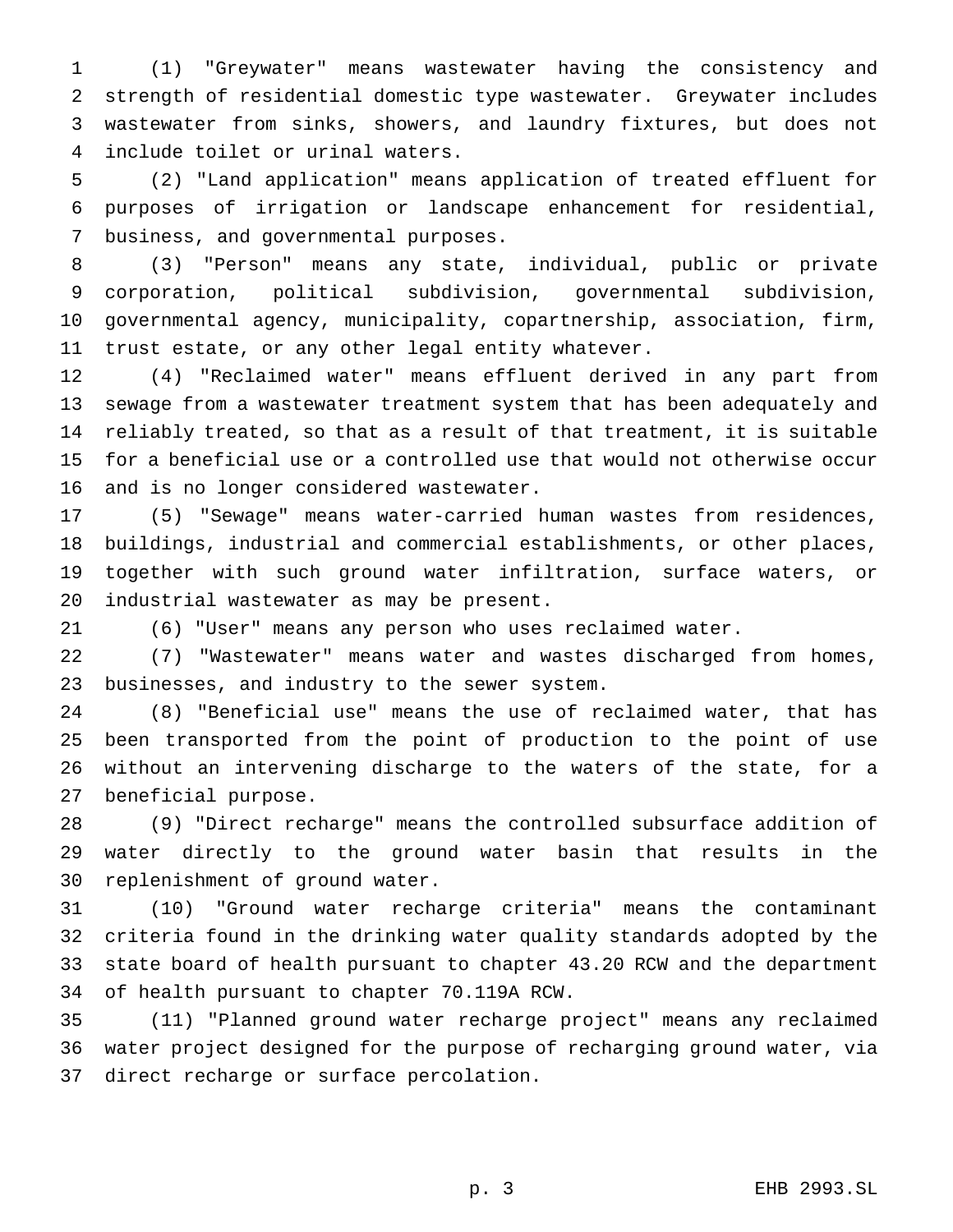(12) "Reclamation criteria" means the criteria set forth in the water reclamation and reuse interim standards and subsequent revisions adopted by the department of ecology and the department of health.

 (13) "Streamflow augmentation" means the discharge of reclaimed water to rivers and streams of the state or other surface water bodies, but not wetlands.

 (14) "Surface percolation" means the controlled application of water to the ground surface for the purpose of replenishing ground water.

 (15) "Wetland or wetlands" means areas that are inundated or saturated by surface water or ground water at a frequency and duration sufficient to support, and that under normal circumstances do support, a prevalence of vegetation typically adapted to life in saturated soil conditions. Wetlands generally include swamps, marshes, bogs, and similar areas. Wetlands regulated under this chapter shall be delineated in accordance with the manual adopted by the department of ecology pursuant to RCW 90.58.380.

 (16) "Constructed beneficial use wetlands" means those wetlands intentionally constructed on nonwetland sites to produce or replace natural wetland functions and values. Constructed beneficial use wetlands are considered "waters of the state."

 (17) "Constructed treatment wetlands" means those wetlands intentionally constructed on nonwetland sites and managed for the primary purpose of wastewater or storm water treatment. Constructed treatment wetlands are considered part of the collection and treatment system and are not considered "waters of the state."

 (18) "Agricultural industrial process water" means water that has 28 been used for the purpose of ((<del>agriculture [agricultural]</del>)) 29 agricultural processing and has been adequately and reliably treated, so that as a result of that treatment, it is suitable for other agricultural water use.

 (19) "Agricultural processing" means the processing of crops or milk to produce a product primarily for wholesale or retail sale for human or animal consumption, including but not limited to potato, fruit, vegetable, and grain processing.

 (20) "Agricultural water use" means the use of water for irrigation and other uses related to the production of agricultural products. These uses include, but are not limited to, construction, operation, and maintenance of agricultural facilities and livestock operations at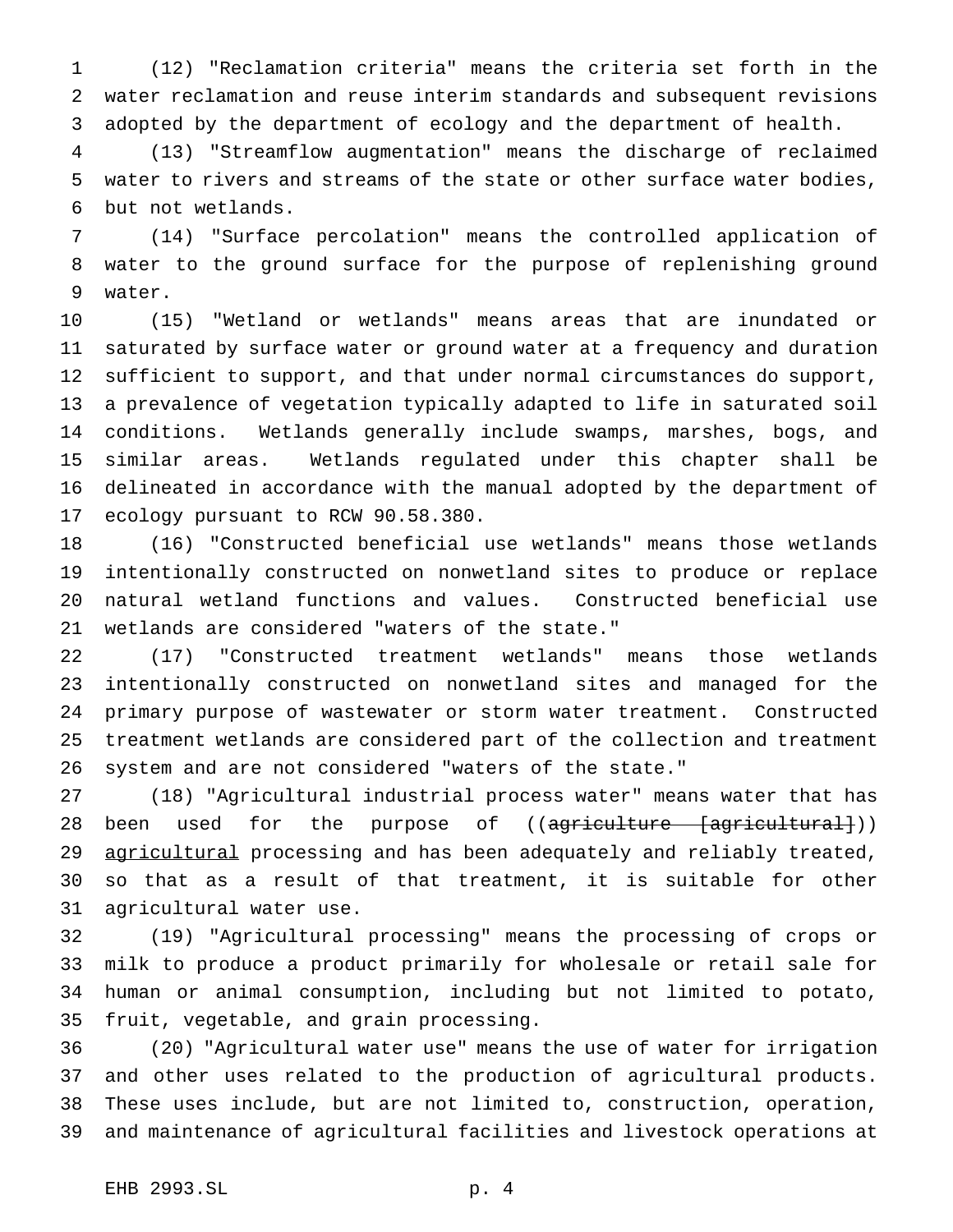farms, ranches, dairies, and nurseries. Examples of these uses include, but are not limited to, dust control, temperature control, and fire control.

 (21) "Industrial reuse water" means water that has been used for the purpose of industrial processing and has been adequately and 6 reliably treated so that, as a result of that treatment, it is suitable 7 for other uses.

 **Sec. 4.** RCW 90.46.030 and 1992 c 204 s 4 are each amended to read as follows:

 (1) The department of health shall, in coordination with the department of ecology, adopt a single set of standards, procedures, and guidelines on or before August 1, 1993, for the industrial and commercial use of reclaimed water.

 (2) The department of health may issue a reclaimed water permit for industrial and commercial uses of reclaimed water to the generator of reclaimed water who may then distribute the water, subject to provisions in the permit governing the location, rate, water quality, and purposes of use.

 (3) The department of health in consultation with the advisory committee established in RCW 90.46.050, shall develop recommendations for a fee structure for permits issued under subsection (2) of this section. Fees shall be established in amounts to fully recover, and not exceed, expenses incurred by the department of health in processing permit applications and modifications, monitoring and evaluating compliance with permits, and conducting inspections and supporting the reasonable overhead expenses that are directly related to these activities. Permit fees may not be used for research or enforcement activities. The department of health shall not issue permits under this section until a fee structure has been established.

 (4) A permit under this section for use of reclaimed water may be issued only to a municipal, quasi-municipal, or other governmental entity or to the holder of a waste discharge permit issued under chapter 90.48 RCW.

 (5) The authority and duties created in this section are in addition to any authority and duties already provided in law with regard to sewage and wastewater collection, treatment, and disposal for the protection of health and safety of the state's waters. Nothing in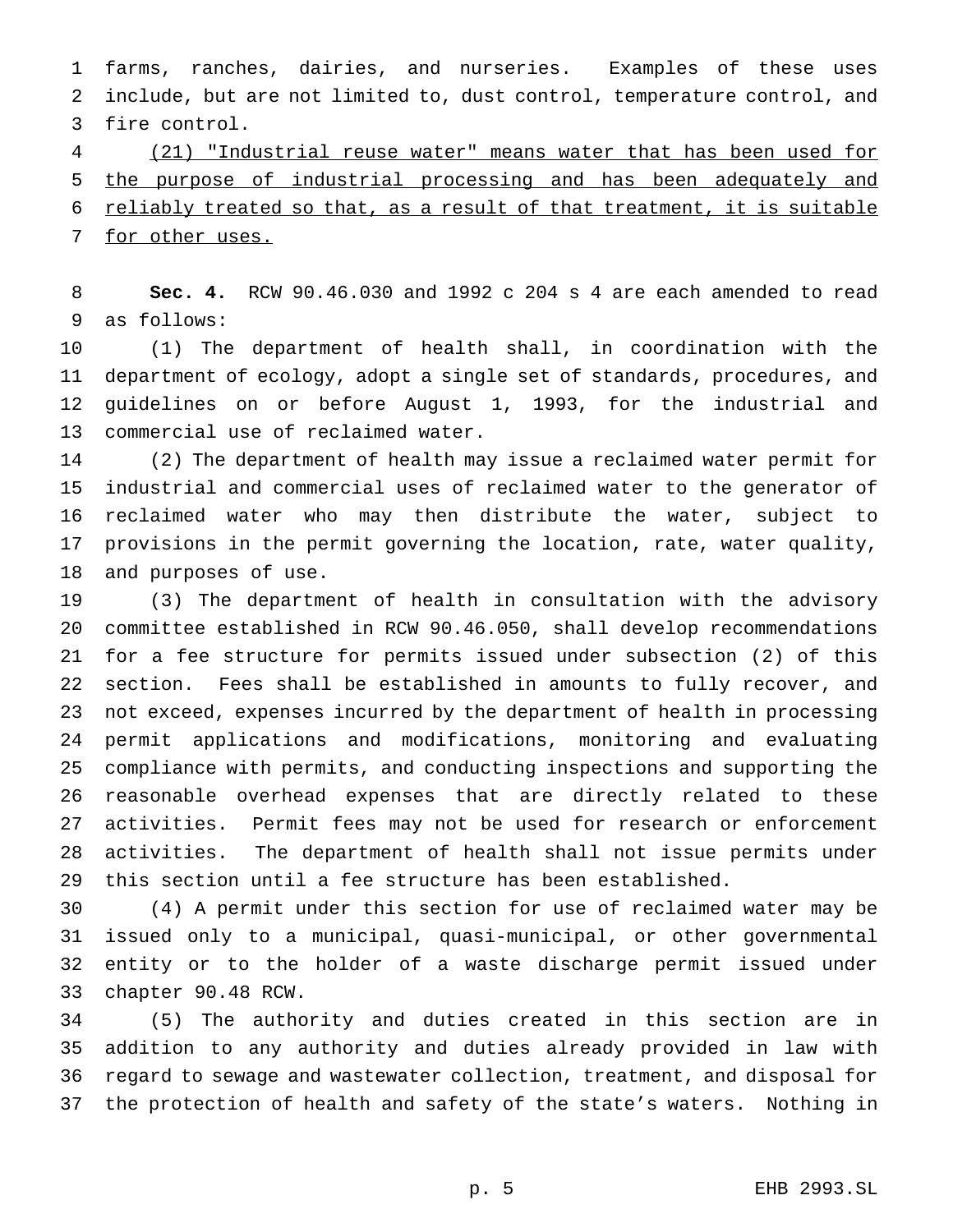this section limits the powers of the state or any political subdivision to exercise such authority.

 (6) The department of health may implement the requirements of this 4 section through the department of ecology by execution of a formal agreement between the departments. Upon execution of such an agreement, the department of ecology may issue reclaimed water permits for industrial and commercial uses of reclaimed water by issuance of permits under chapter 90.48 RCW, and may establish and collect fees as required for permits issued under chapter 90.48 RCW.

 **Sec. 5.** RCW 90.46.130 and 2001 c 69 s 4 are each amended to read as follows:

 (1) Except as provided in subsection (2) of this section, facilities that reclaim water under this chapter shall not impair any existing water right downstream from any freshwater discharge points of such facilities unless compensation or mitigation for such impairment is agreed to by the holder of the affected water right.

 (2) Agricultural water use of agricultural industrial process water 18 and use of industrial reuse water under this chapter shall not impair existing water rights within the water source that is the source of 20 supply for the agricultural processing plant or the industrial 21 processing and, if the water source is surface water, the existing water rights are downstream from the agricultural processing plant's 23 discharge points existing on July 22, 2001, or from the industrial 24 processing's discharge points existing on the effective date of this 25 section.

 NEW SECTION. **Sec. 6.** A new section is added to chapter 90.46 RCW to read as follows:

 (1) The permit to use industrial reuse water shall be the permit issued under chapter 90.48 RCW to the owner of the plant that is the source of the industrial process water, who may then distribute the water according to provisions in the permit governing the location, rate, water quality, and purpose. In cases where the department of ecology determines that a proposed use may pose a significant risk to public health, the department shall refer the permit application to the department of health for review and consultation.

 (2) The owner of the industrial plant who obtains a permit under this section has the exclusive right to the use of any industrial reuse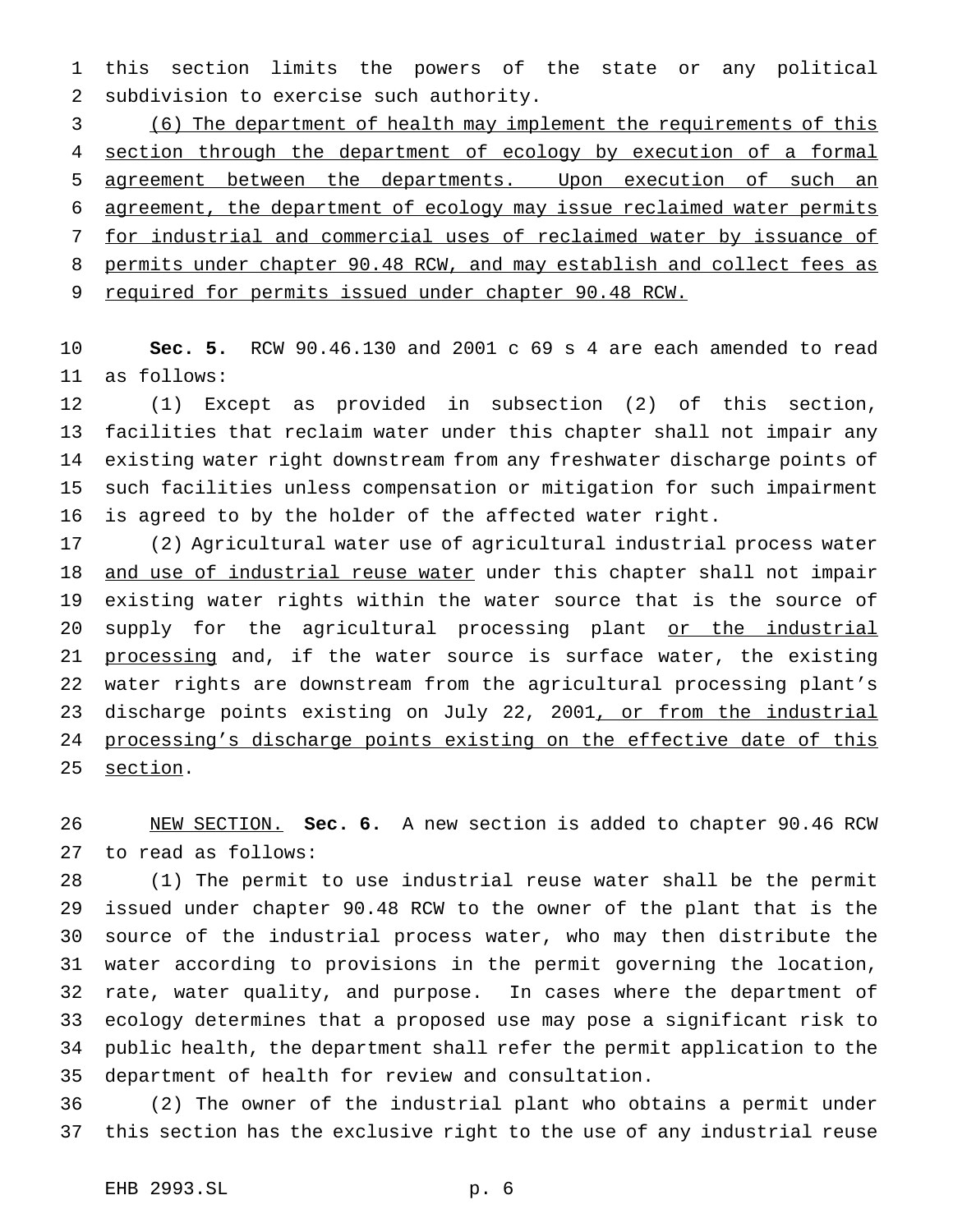water generated from the plant and to the distribution of such water. Use and distribution of the water by the owner is exempt from the permit requirements of RCW 90.03.250, 90.03.380, 90.44.060, and 90.44.100.

 (3) Nothing in this section affects any right to reuse industrial process water in existence on or before the effective date of this section.

 **Sec. 7.** RCW 90.38.020 and 2001 c 237 s 28 are each amended to read as follows:

 (1)(a) The department may acquire water rights, including but not limited to storage rights, by purchase, lease, gift, or other appropriate means other than by condemnation, from any person or entity or combination of persons or entities. Once acquired, such rights are trust water rights. A water right acquired by the state that is expressly conditioned to limit its use to instream purposes shall be administered as a trust water right in compliance with that condition.

17 (b) If ((an aquatic species is listed as threatened or endangered 18 under federal law for a body of water, or is listed as depressed or 19 threatened by reason of inadequate stream flows under state law, and)) 20 the holder of a right to water from  $((the h)$  a body of water chooses to donate all or a portion of the person's water right to the trust water 22 system to assist in providing ((those)) instream flows on a temporary or permanent basis, the department shall accept the donation on such terms as the person may prescribe as long as the donation satisfies the requirements of subsection (4) of this section and the other applicable requirements of this chapter and the terms prescribed are relevant and material to protecting any interest in the water right retained by the donor. Once accepted, such rights are trust water rights within the conditions prescribed by the donor.

 (2) The department may make such other arrangements, including entry into contracts with other persons or entities as appropriate to ensure that trust water rights acquired in accordance with this chapter can be exercised to the fullest possible extent.

 (3) The trust water rights may be acquired on a temporary or permanent basis.

 (4) A water right donated under subsection (1)(b) of this section shall not exceed the extent to which the water right was exercised during the five years before the donation nor may the total of any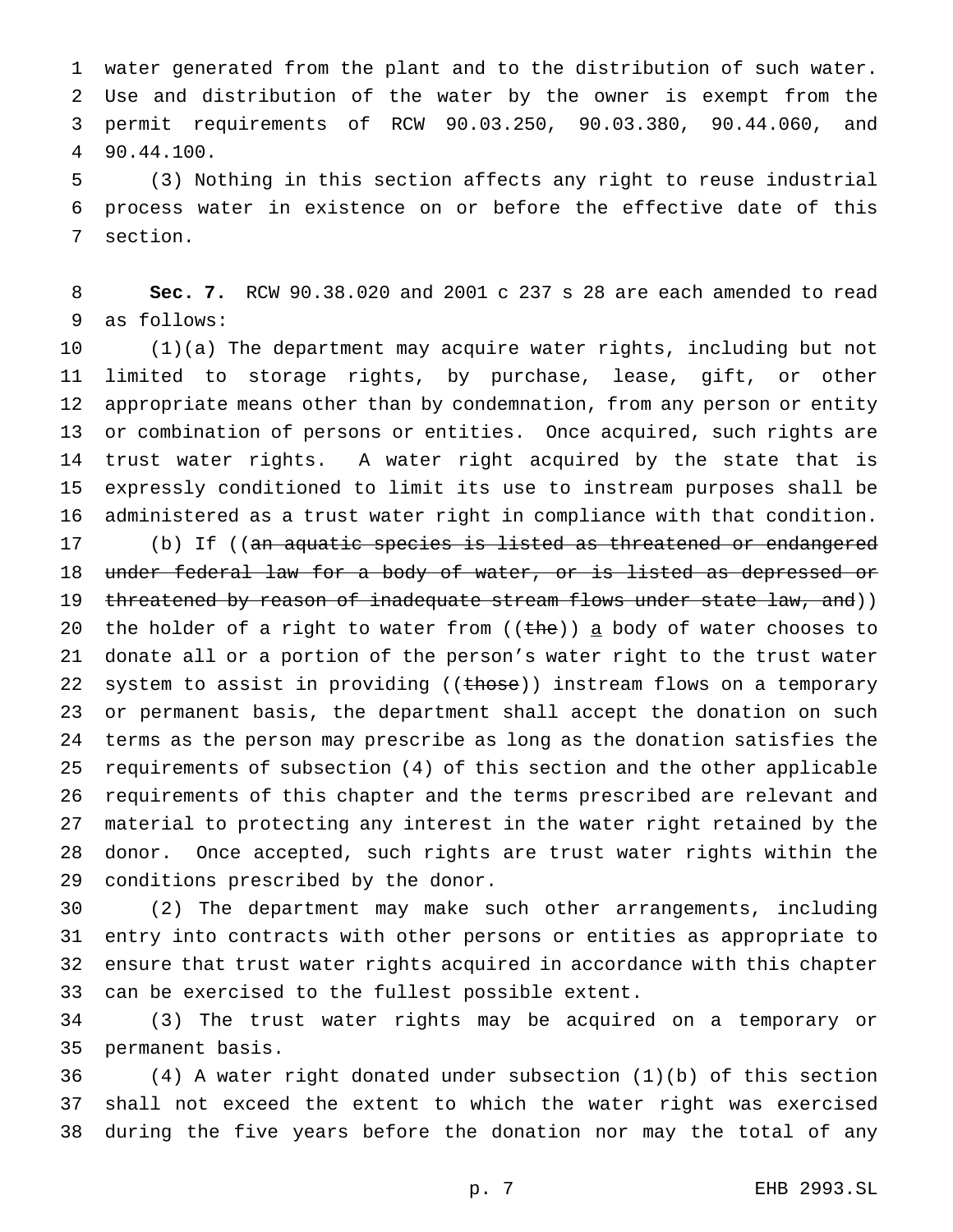portion of the water right remaining with the donor plus the donated portion of the water right exceed the extent to which the water right was exercised during the five years before the donation. A water right holder who believes his or her water right has been impaired by a trust water right donated under subsection (1)(b) of this section may request that the department review the impairment claim. If the department determines that exercising the trust water right resulting from the donation or exercising a portion of that trust water right donated under subsection (1)(b) of this section is impairing existing water rights in violation of RCW 90.38.902, the trust water right shall be altered by the department to eliminate the impairment. Any decision of the department to alter or not alter a trust water right donated under subsection (1)(b) of this section is appealable to the pollution control hearings board under RCW 43.21B.230. A donated water right's status as a trust water right under this subsection is not evidence of the validity or quantity of the water right.

 (5) Any water right conveyed to the trust water right system as a gift that is expressly conditioned to limit its use to instream purposes shall be managed by the department for public purposes to ensure that it qualifies as a gift that is deductible for federal income taxation purposes for the person or entity conveying the water right.

23 (6) If the department acquires a trust water right by lease (( $\frac{1}{2}$ m and 24 area in which a drought order has been issued under RCW 43.83B.405 and 25 is in effect at the time the department leases the water right)), the amount of the trust water right shall not exceed the extent to which the water right was exercised during the five years before the acquisition was made nor may the total of any portion of the water right remaining with the original water right holder plus the portion of the water right leased by the department exceed the extent to which the water right was exercised during the five years before the acquisition. A water right holder who believes his or her water right has been impaired by a trust water right leased under this subsection may request that the department review the impairment claim. If the department determines that exercising the trust water right resulting 36 from the leasing or exercising  $((f \circ f))$  of a portion of that trust water right leased under this subsection is impairing existing water rights in violation of RCW 90.38.902, the trust water right shall be altered by the department to eliminate the impairment. Any decision of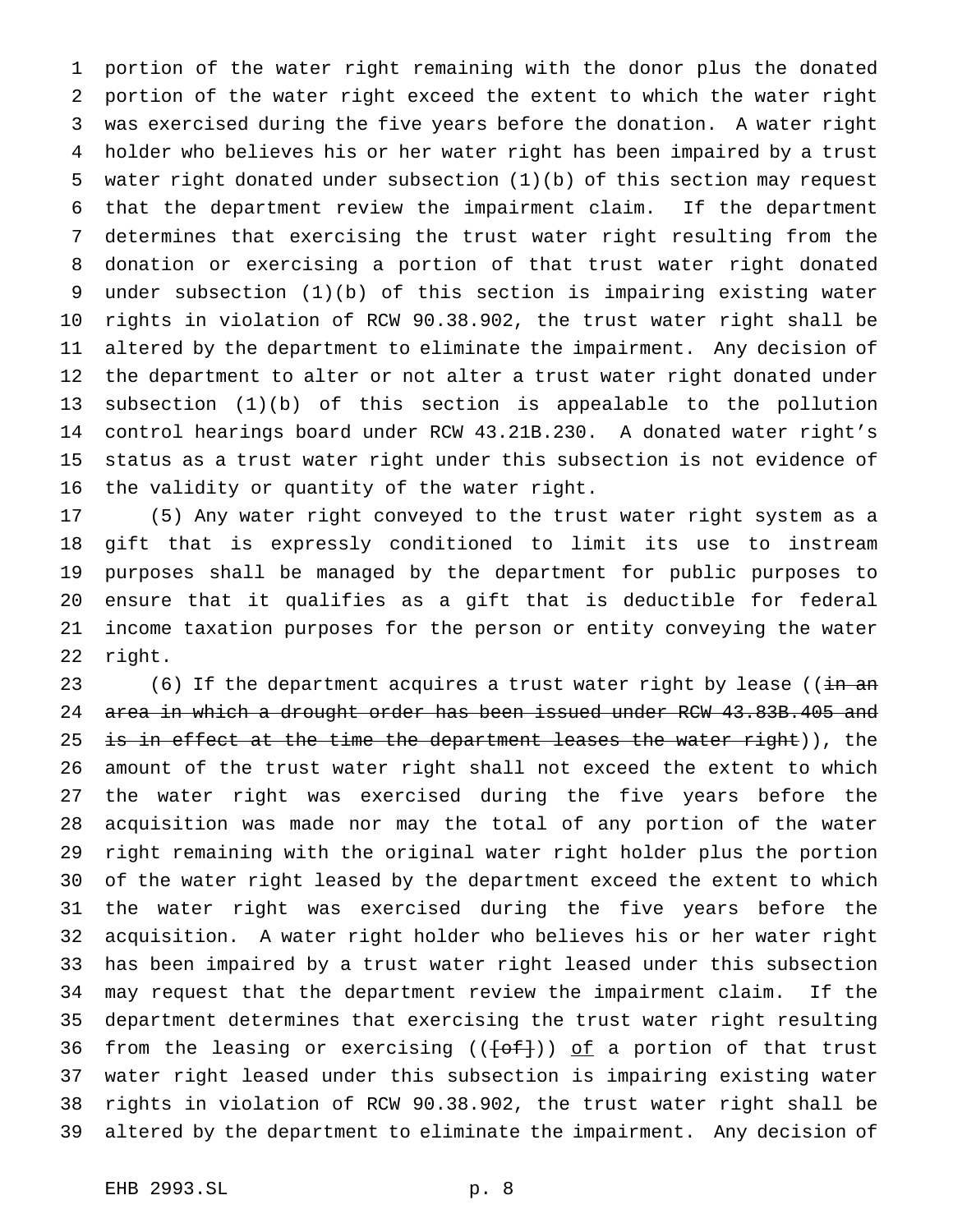the department to alter or not to alter a trust water right leased under this subsection is appealable to the pollution control hearings board under RCW 43.21B.230. The department's leasing of a trust water right under this subsection is not evidence of the validity or quantity of the water right.

 (7) For a water right donated to or acquired by the trust water rights program on a temporary basis, the full quantity of water diverted or withdrawn to exercise the right before the donation or acquisition shall be placed in the trust water rights program and shall revert to the donor or person from whom it was acquired when the trust period ends.

 **Sec. 8.** RCW 90.42.040 and 2001 c 237 s 30 are each amended to read as follows:

 (1) All trust water rights acquired by the state shall be placed in the state trust water rights program to be managed by the department. Trust water rights acquired by the state shall be held or authorized for use by the department for instream flows, irrigation, municipal, or other beneficial uses consistent with applicable regional plans for pilot planning areas, or to resolve critical water supply problems. To the extent practicable and subject to legislative appropriation, trust water rights acquired in an area with an approved watershed plan developed under chapter 90.82 RCW shall be consistent with that plan if the plan calls for such acquisition.

 (2) The department shall issue a water right certificate in the name of the state of Washington for each permanent trust water right conveyed to the state indicating the reach or reaches of the stream, the quantity, and the use or uses to which it may be applied. A superseding certificate shall be issued that specifies the amount of water the water right holder would continue to be entitled to as a result of the water conservation project. The superseding certificate shall retain the same priority date as the original right. For nonpermanent conveyances, the department shall issue certificates or such other instruments as are necessary to reflect the changes in purpose or place of use or point of diversion or withdrawal.

 (3) A trust water right retains the same priority date as the water right from which it originated, but as between them the trust right shall be deemed to be inferior in priority unless otherwise specified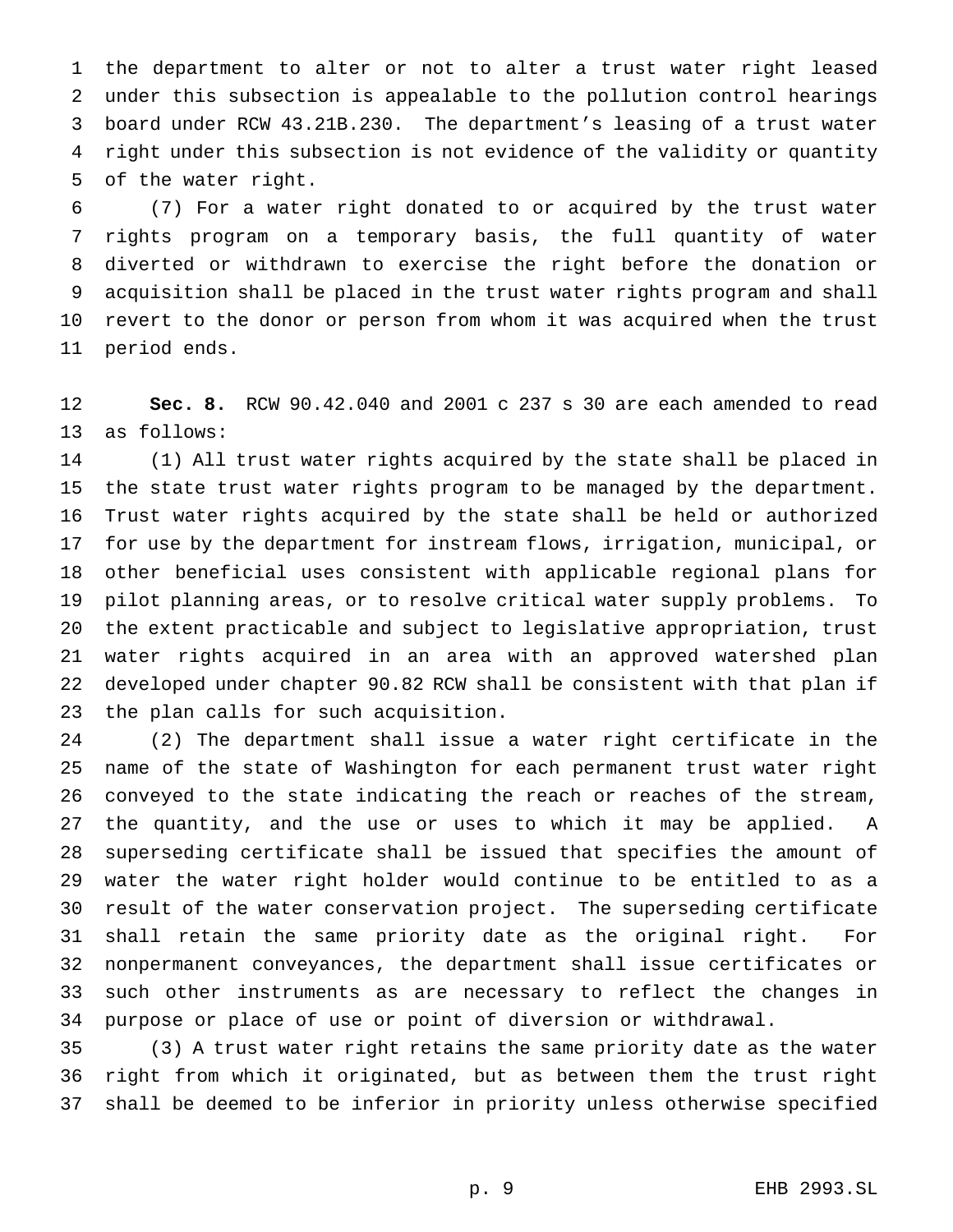by an agreement between the state and the party holding the original right.

 (4) Exercise of a trust water right may be authorized only if the department first determines that neither water rights existing at the time the trust water right is established, nor the public interest will be impaired. If impairment becomes apparent during the time a trust water right is being exercised, the department shall cease or modify the use of the trust water right to eliminate the impairment.

 (5) Before any trust water right is created or modified, the department shall, at a minimum, require that a notice be published in a newspaper of general circulation published in the county or counties in which the storage, diversion, and use are to be made, and in other newspapers as the department determines is necessary, once a week for two consecutive weeks. At the same time the department shall send a notice containing pertinent information to all appropriate state agencies, potentially affected local governments and federally recognized tribal governments, and other interested parties.

 (6) RCW 90.14.140 through 90.14.230 have no applicability to trust water rights held by the department under this chapter or exercised under this section.

 (7) RCW 90.03.380 has no applicability to trust water rights acquired by the state through the funding of water conservation projects.

 (8) Subsections (4) and (5) of this section do not apply to a trust water right resulting from a donation for instream flows described in RCW 90.42.080(1)(b) or to a trust water right leased under RCW 90.42.080(8) if the period of the lease does not exceed five years. However, the department shall provide the notice described in subsection (5) of this section the first time the trust water right resulting from the donation is exercised.

 (9) Where a portion of an existing water right that is acquired or donated to the trust water rights program will assist in achieving 33 established instream flows, the department shall process the change or amendment of the existing right without conducting a review of the 35 extent and validity of the portion of the water right that will remain 36 with the water right holder.

 **Sec. 9.** RCW 90.42.080 and 2001 c 237 s 31 are each amended to read as follows:

EHB 2993.SL p. 10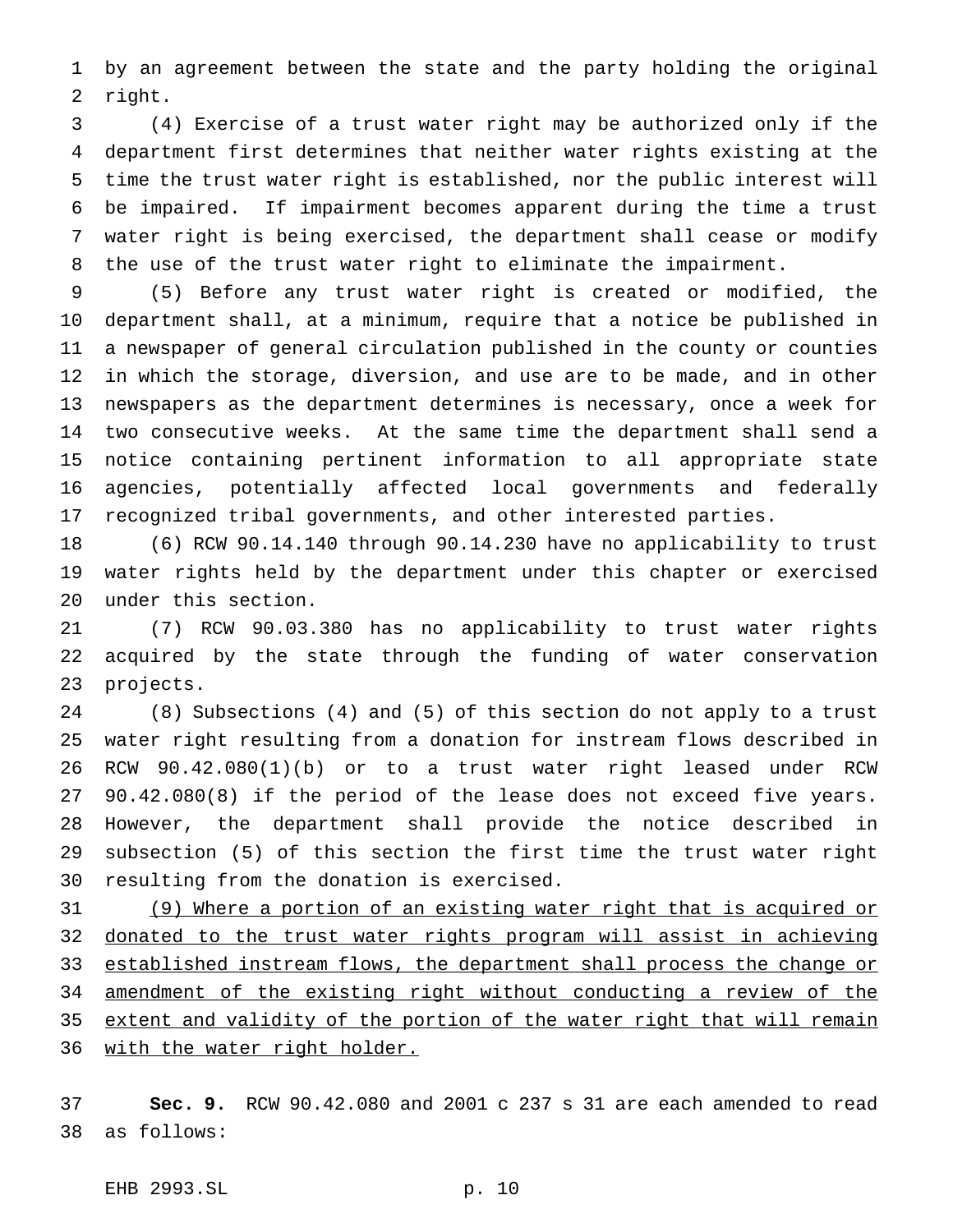(1)(a) The state may acquire all or portions of existing water rights, by purchase, gift, or other appropriate means other than by condemnation, from any person or entity or combination of persons or entities. Once acquired, such rights are trust water rights. A water right acquired by the state that is expressly conditioned to limit its use to instream purposes shall be administered as a trust water right in compliance with that condition.

 (b) If ((an aquatic species is listed as threatened or endangered 9 under federal law for a body of water, or is listed as depressed or 10 threatened by reason of inadequate stream flow under state law, and)) 11 the holder of a right to water from ((the)) a body of water chooses to donate all or a portion of the person's water right to the trust water 13 system to assist in providing ((those)) instream flows on a temporary or permanent basis, the department shall accept the donation on such terms as the person may prescribe as long as the donation satisfies the requirements of subsection (4) of this section and the other applicable requirements of this chapter and the terms prescribed are relevant and material to protecting any interest in the water right retained by the donor. Once accepted, such rights are trust water rights within the conditions prescribed by the donor.

 (2) The department may enter into leases, contracts, or such other arrangements with other persons or entities as appropriate, to ensure that trust water rights acquired in accordance with this chapter may be exercised to the fullest possible extent.

 (3) Trust water rights may be acquired by the state on a temporary or permanent basis.

 (4) A water right donated under subsection (1)(b) of this section shall not exceed the extent to which the water right was exercised during the five years before the donation nor may the total of any portion of the water right remaining with the donor plus the donated portion of the water right exceed the extent to which the water right was exercised during the five years before the donation. A water right holder who believes his or her water right has been impaired by a trust water right donated under subsection (1)(b) of this section may request that the department review the impairment claim. If the department determines that exercising the trust water right resulting from the donation or exercising a portion of that trust water right donated under subsection (1)(b) of this section is impairing existing water rights in violation of RCW 90.42.070, the trust water right shall be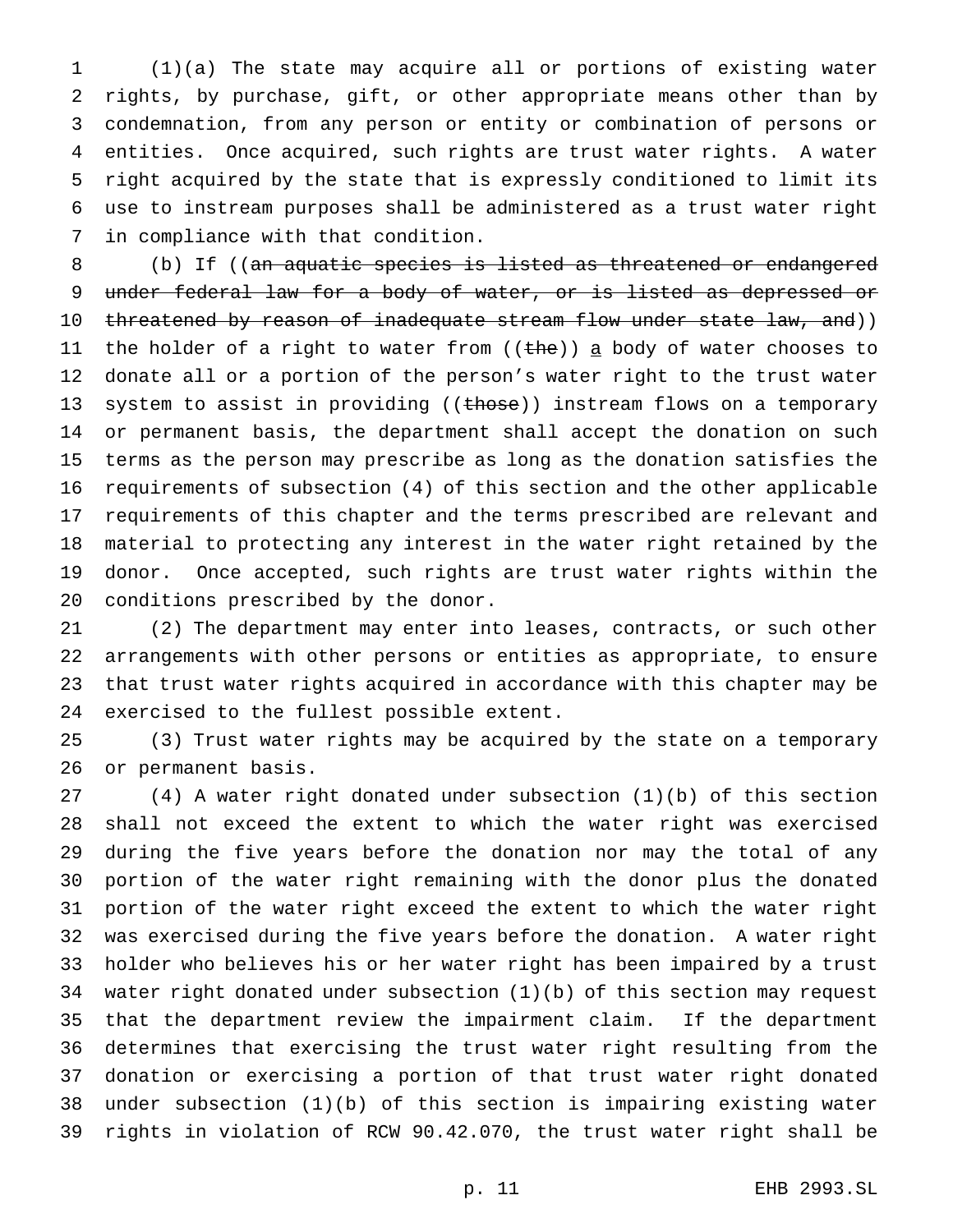altered by the department to eliminate the impairment. Any decision of the department to alter or not to alter a trust water right donated under subsection (1)(b) of this section is appealable to the pollution control hearings board under RCW 43.21B.230. A donated water right's status as a trust water right under this subsection is not evidence of the validity or quantity of the water right.

 (5) The provisions of RCW 90.03.380 and 90.03.390 do not apply to donations for instream flows described in subsection (1)(b) of this section, but do apply to other transfers of water rights under this section.

 (6) No funds may be expended for the purchase of water rights by the state pursuant to this section unless specifically appropriated for this purpose by the legislature.

 (7) Any water right conveyed to the trust water right system as a gift that is expressly conditioned to limit its use to instream purposes shall be managed by the department for public purposes to ensure that it qualifies as a gift that is deductible for federal income taxation purposes for the person or entity conveying the water right.

20 (8) If the department acquires a trust water right by lease (( $\frac{1}{10}$  and 21 area in which a drought order has been issued under RCW 43.83B.405 and 22 <del>is in effect at the time the department leases the water right</del>)), the amount of the trust water right shall not exceed the extent to which the water right was exercised during the five years before the acquisition was made nor may the total of any portion of the water right remaining with the original water right holder plus the portion of the water right leased by the department exceed the extent to which the water right was exercised during the five years before the acquisition. A water right holder who believes his or her water right has been impaired by a trust water right leased under this subsection may request that the department review the impairment claim. If the department determines that exercising the trust water right resulting 33 from the leasing or exercising  $((+o f))$  of a portion of that trust water right leased under this subsection is impairing existing water rights in violation of RCW 90.42.070, the trust water right shall be altered by the department to eliminate the impairment. Any decision of the department to alter or not to alter a trust water right leased under this subsection is appealable to the pollution control hearings board under RCW 43.21B.230. The department's leasing of a trust water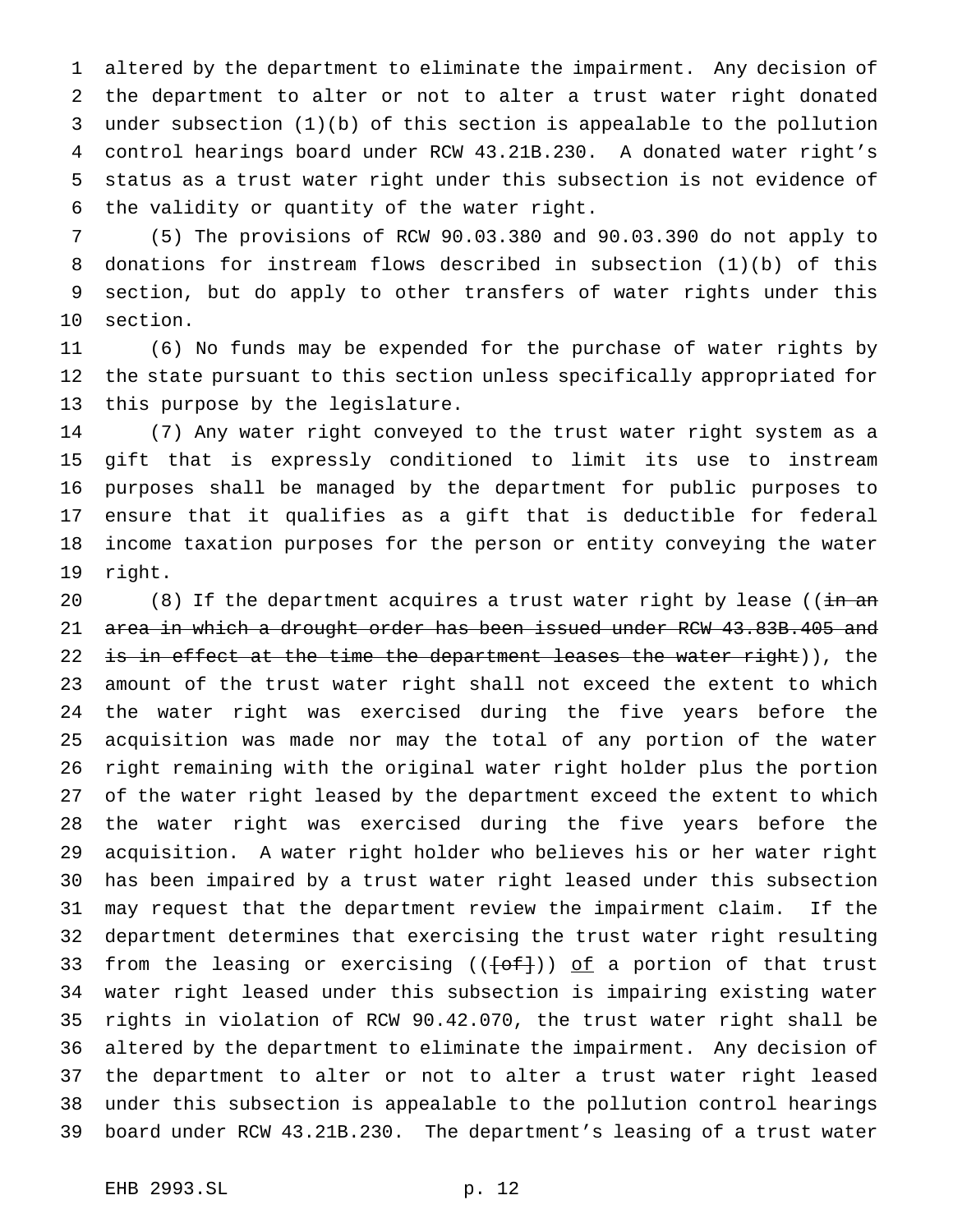right under this subsection is not evidence of the validity or quantity of the water right.

 (9) For a water right donated to or acquired by the trust water rights program on a temporary basis, the full quantity of water diverted or withdrawn to exercise the right before the donation or acquisition shall be placed in the trust water rights program and shall revert to the donor or person from whom it was acquired when the trust period ends.

 **Sec. 10.** RCW 90.03.370 and 2000 c 98 s 3 are each amended to read as follows:

11 (1)(a) All applications for reservoir permits ((shall be)) are subject to the provisions of RCW 90.03.250 through 90.03.320. But the party or parties proposing to apply to a beneficial use the water stored in any such reservoir shall also file an application for a permit, to be known as the secondary permit, which shall be in compliance with the provisions of RCW 90.03.250 through 90.03.320. Such secondary application shall refer to such reservoir as its source of water supply and shall show documentary evidence that an agreement has been entered into with the owners of the reservoir for a permanent and sufficient interest in said reservoir to impound enough water for the purposes set forth in said application. When the beneficial use has been completed and perfected under the secondary permit, the department shall take the proof of the water users under such permit and the final certificate of appropriation shall refer to both the ditch and works described in the secondary permit and the reservoir 26 described in the primary permit. The department may accept for processing a single application form covering both a proposed reservoir 28 and a proposed secondary permit or permits for use of water from that 29 reservoir.

 (b) The department shall expedite processing applications for the 31 following types of storage proposals:

 (i) Development of storage facilities that will not require a new 33 water right for diversion or withdrawal of the water to be stored;

 (ii) Adding or changing one or more purposes of use of stored 35 water;

 (iii) Adding to the storage capacity of an existing storage facility; and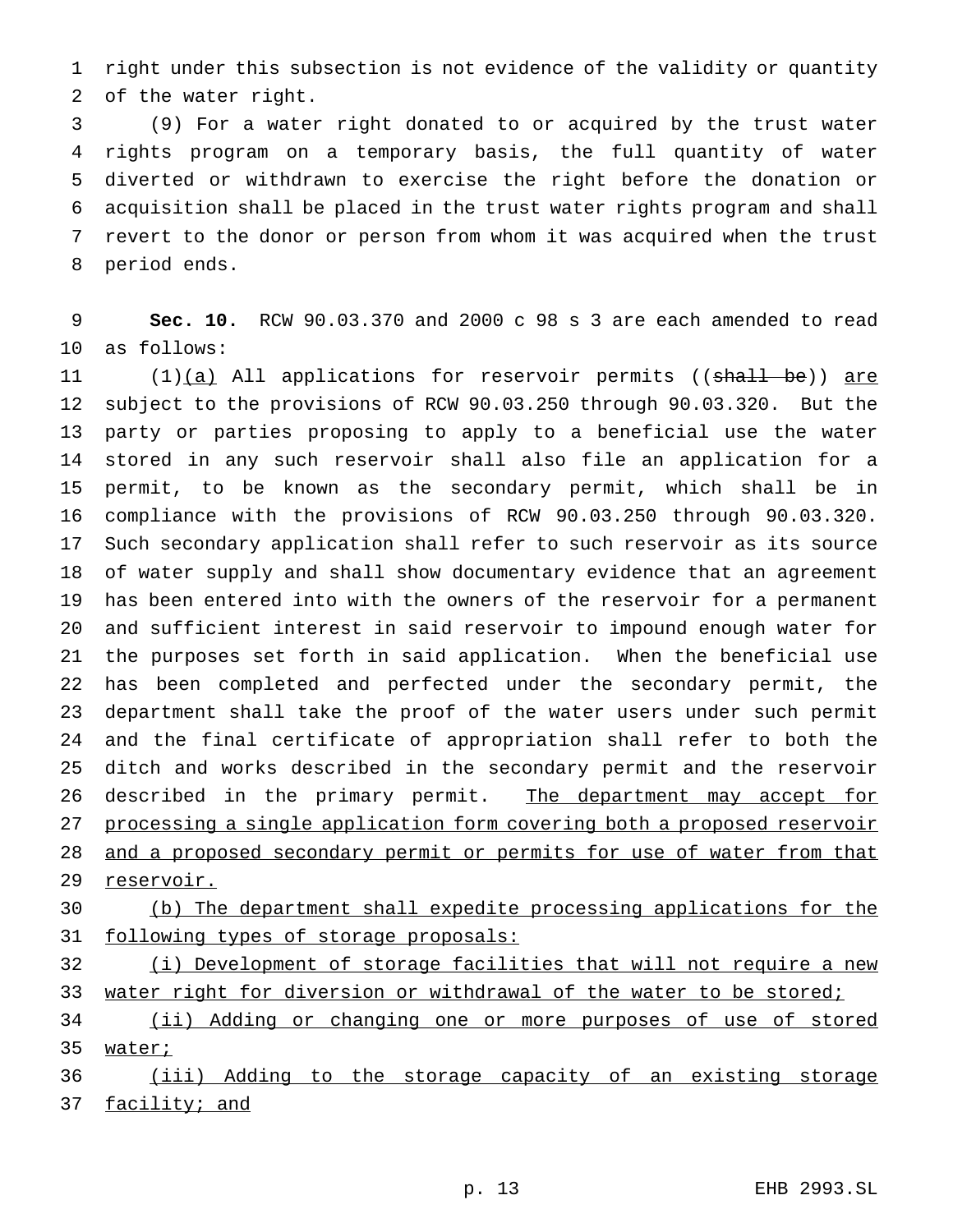(iv) Applications for secondary permits to secure use from existing storage facilities.

 (c) A secondary permit for the beneficial use of water shall not be 4 required for use of water stored in a reservoir where the water right for the source of the stored water authorizes the beneficial use.

 (2)(a) For the purposes of this section, "reservoir" includes, in addition to any surface reservoir, any naturally occurring underground geological formation where water is collected and stored for subsequent use as part of an underground artificial storage and recovery project. To qualify for issuance of a reservoir permit an underground geological formation must meet standards for review and mitigation of adverse impacts identified, for the following issues:

(i) Aquifer vulnerability and hydraulic continuity;

(ii) Potential impairment of existing water rights;

 (iii) Geotechnical impacts and aquifer boundaries and characteristics;

(iv) Chemical compatibility of surface waters and ground water;

(v) Recharge and recovery treatment requirements;

(vi) System operation;

 (vii) Water rights and ownership of water stored for recovery; and (viii) Environmental impacts.

 (b) Standards for review and standards for mitigation of adverse impacts for an underground artificial storage and recovery project shall be established by the department by rule. Notwithstanding the provisions of RCW 90.03.250 through 90.03.320, analysis of each underground artificial storage and recovery project and each underground geological formation for which an applicant seeks the status of a reservoir shall be through applicant-initiated studies reviewed by the department.

 (3) For the purposes of this section, "underground artificial storage and recovery project" means any project in which it is intended to artificially store water in the ground through injection, surface spreading and infiltration, or other department-approved method, and to make subsequent use of the stored water. However, (a) this subsection does not apply to irrigation return flow, or to operational and seepage losses that occur during the irrigation of land, or to water that is artificially stored due to the construction, operation, or maintenance of an irrigation district project, or to projects involving water reclaimed in accordance with chapter 90.46 RCW; and (b) RCW 90.44.130